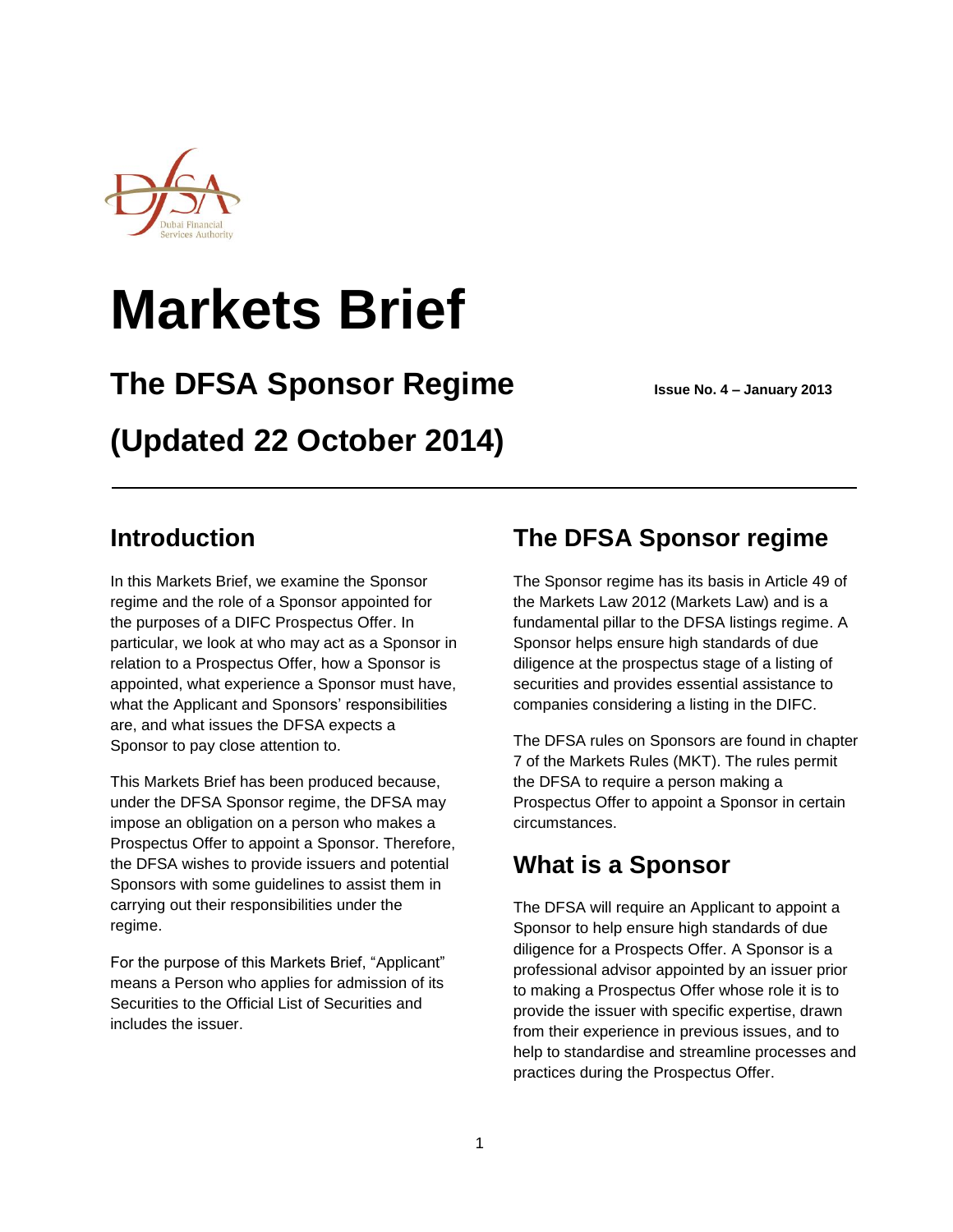The role of a Sponsor is to guide the Applicant on the application of the Markets Law and MKT. In particular, to ensure that a prospectus contains all the information which an investor would reasonably require and expect to find for the purposes of making an informed investment decision. A Sponsor will oversee the due diligence and verification processes in the production of a prospectus and is expected to provide an effective challenge to statements made by the issuer. The DFSA will also expect a Sponsor to sign a declaration prior to the approval by the DFSA of the issuer's Prospectus.

While issuers are responsible for compliance with the relevant rules and regulations, Sponsors assist by advising them on their obligations. They also help the DFSA meet its statutory objectives by providing assurances that issuers have complied with the relevant regulations in the Markets Law and the MKT.

### **Who may be a Sponsor**

A Sponsor is typically an investment bank or boutique advisory firm but may also be a firm that provides legal or accountancy services. However, to be appointed as a Sponsor, a person must be able to demonstrate that it possesses:

- a) appropriate knowledge of the relevant rules and regulations, effective systems and controls, and resources to perform the role;
- b) employees with appropriate experience and professional training (at least 5 years of relevant experience);
- c) significant financial services and compliance experience;
- d) a track record in providing similar advice; and
- e) a proactive approach to undertaking appropriate due diligence and verification.

It will be for the Applicant to ensure that the Sponsor that it appoints has the requisite level of

knowledge, experience, qualifications and resources to carry out its obligations as a Sponsor. However, Applicants should note that the DFSA will usually review the proposed Sponsor's suitability to act and may require the Applicant to replace the Sponsor with a more suitable candidate.

### **Appointment of a Sponsor**

The DFSA requires an Applicant to appoint a Sponsor:

- a) when it is making an offer of securities to the public in or from the DIFC or when it is admitting securities to trading on an AMI; or
- b) to assist in the prospectus due diligence and verification process.

The appointment term will normally be effective until the date the securities are admitted to the Official List of Securities (List). However, the DFSA may require the Sponsor to act for a longer term depending on the circumstances.

The Sponsor must demonstrate to the DFSA's satisfaction that it is competent and has the appropriate systems and controls in place to ensure it can carry out its role as Sponsor. See Annex 1 for guidance on the contents of a Sponsor Eligibility Letter.

A Sponsor will generally not be required to be appointed in circumstances where the offer is made wholly to Professional Clients. However, the DFSA may nonetheless require a Sponsor to be appointed for an offer that is made exclusively to Professional Clients if it considers it necessary. Examples include where the initial offer is made to Professional Clients but there is a strong chance that retail clients will buy the securities in the secondary market, or where the offer is of strategic significance to the DIFC markets or where an applicant is in financial distress.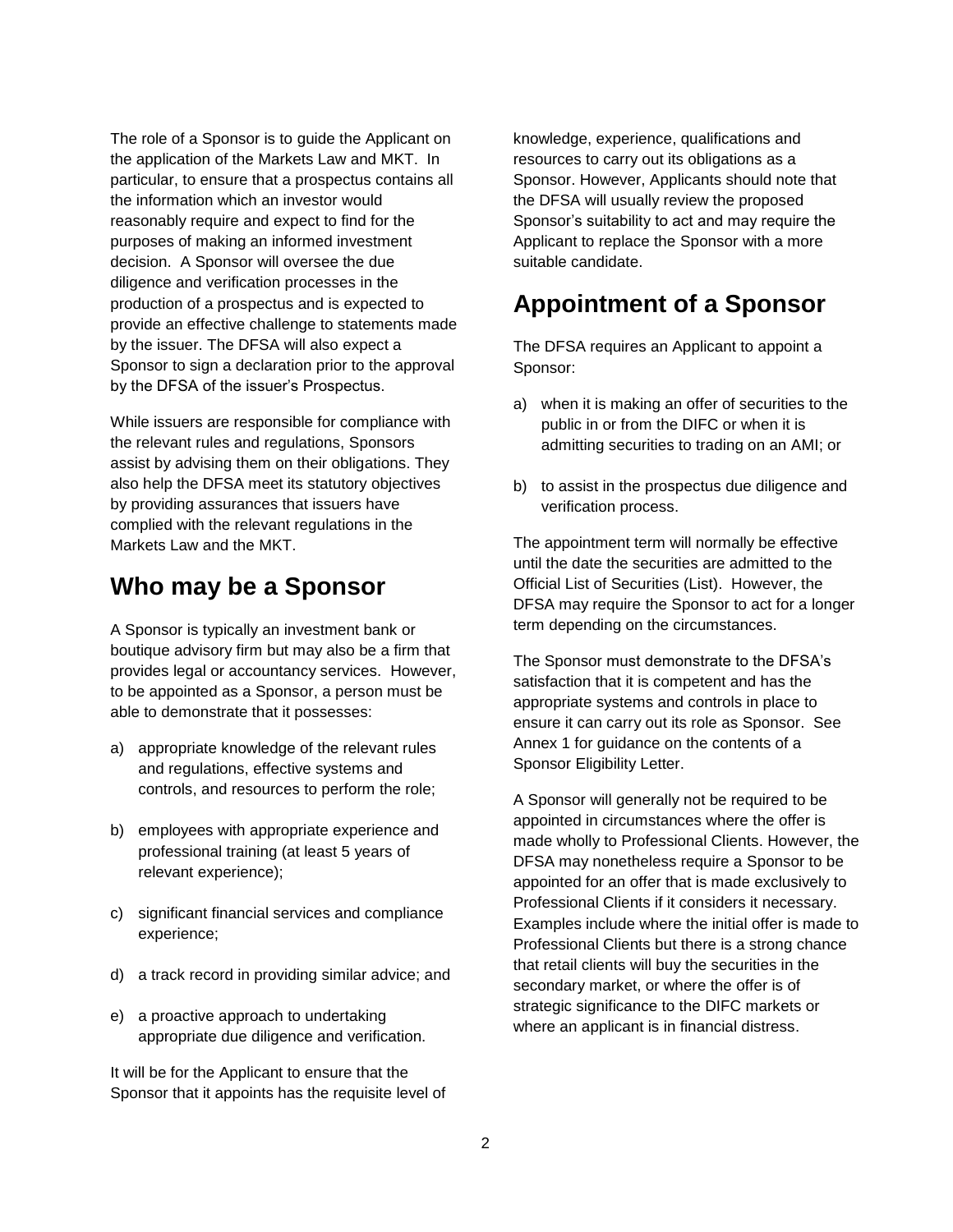# **Responsibilities of an Applicant**

The Applicant's responsibilities in relation to a Prospectus Offer include:

- a) to take reasonable steps to ensure that the Sponsor has the required knowledge, experience, qualifications and resources (including systems and controls) to carry out its obligations under the MKT;
- b) to take reasonable steps to ensure that the Sponsor and its employees are independent and free from any conflicts of interest;
- c) to take reasonable steps to ensure that it provides the Sponsor:
	- i. with reasonable assistance;
	- ii. access to relevant information which is not misleading or deceptive; and
	- iii. with information which may affect the financial position of the Applicant's business; and
- d) to notify the DFSA of:
	- i. the Sponsor's details;
	- ii. issues relating to independence and conflicts of interest; and
	- iii. termination of a Sponsor's appointment, providing details of any relevant facts and circumstances.

An Applicant is ultimately responsible for ensuring compliance with the rules and regulations which apply to it in relation to a Prospectus Offer.

# **Responsibilities of a Sponsor**

A Sponsor must satisfy itself to the best of its knowledge and belief, after due and careful enquiry, that the directors of the Applicant:

- a) have satisfied all applicable conditions and other relevant requirements under the Markets Law and MKT;
- b) have a reasonable basis on which to make the working capital statement required under;
- c) have put in place systems and controls to enable them to comply with the relevant disclosure requirements of the MKT; and
- d) have put in place systems and controls which provide a reasonable basis for the directors to make a balanced, comprehensive and understandable assessment, on an ongoing basis, as to the financial position and prospects of the Applicant and its group.

In addition, a Sponsor must:

- e) on becoming aware of a breach of the rules and regulations by an Applicant, without undue delay notify the Applicant in order for the Applicant to take remedial action;
- f) exercise a duty of care to the Applicant;
- g) notify the DFSA of:
	- i. the outcome of any remedial action taken pursuant to e) above;
	- ii. the circumstances where the Applicant is being non-cooperative;
	- iii. its resignation; and
	- iv. any breach of its obligations and provide any information that the DFSA may require.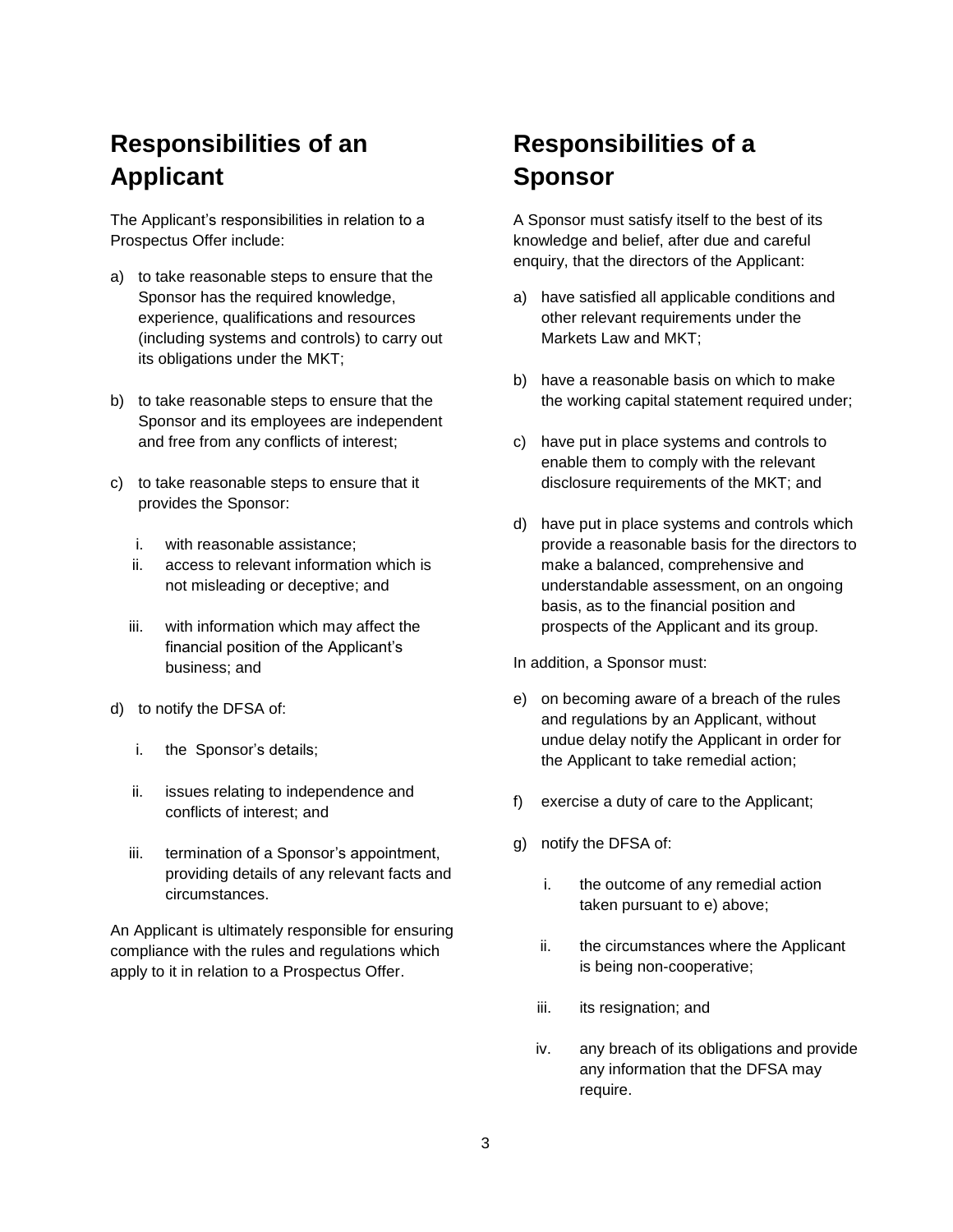# **Independence and managing conflicts of interest**

MKT Rule 7.1.4 requires an Applicant to take reasonable steps to ensure that the Sponsor and its employees are independent and have appropriately managed any conflicts of interest that may arise.

The principle of independence and identifying and managing conflicts of interest aims to ensure that conflicts of interest do not adversely affect either the ability of Sponsor firms to perform their functions properly or market confidence in the Sponsor regime. The principle recognises that Sponsor firms may have more than one interest in a transaction and that it should be possible in most cases to identify and manage conflicts. The principle also recognises that there are certain conflicts that cannot be effectively managed and that to provide Sponsor services in those situations could have an adverse impact on market confidence in the Sponsor regime.

We would encourage Sponsors who do not have one to create a comprehensive conflicts policy that reflects the unique role of a Sponsor and the nature and diversity of their firm's operations. In addition to such a policy, Sponsor firms are expected to identify and manage any conflicts on a case by case basis.

**Where a conflict cannot be effectively managed, a Sponsor must not act. Disclosure alone is insufficient.** The measure of when a Sponsor must decline to act is that, to be able to act, the Sponsor must be 'reasonably satisfied' that the organisational and administrative arrangements it has in place will ensure the conflict will not adversely affect its ability to perform its functions under the MKT.

# **Adequacy of systems and controls**

A listed issuer has a number of systems and controls obligations imposed on it with which it is

required to comply with at all times. These include:

- Corporate Governance Principle 4 in MKT requires that the board of directors must ensure that an Applicant has an adequate, effective, well-defined and well-integrated risk management, internal control and compliance framework.
- Corporate Governance Principle 6 in MKT requires that the directors must ensure that the Applicant's financial and other reports present an accurate, balanced and understandable assessment of the Applicant's financial position and prospects by ensuring that there are effective internal risk control and reporting requirements.
- MKT chapter 8 requires all Applicants to have established, and be able to maintain on an on-going basis, appropriate systems and controls to be able to demonstrate compliance with the Markets Law and the MKT.
- MKT 9 Listing Principle 2 requires an Applicant to take reasonable steps to establish and maintain adequate policies, procedures, systems and controls to enable it to comply with its obligations under the Listing Rules.

A Sponsor is required to confirm to the DFSA, that it has come to a reasonable opinion, after having made due and careful enquiry, that the directors of the issuer have put into place systems and controls to:

- a) enable them to comply with the MKT Rules; and
- b) provide a reasonable basis for them to make a balanced, comprehensive and understandable assessment, on an ongoing basis, as to the financial position and prospects of the issuer and its group.

This confirmation is called the "Sponsor declaration". While we would accept that it is possible, at the time the declaration is given, that some of the necessary procedures will not have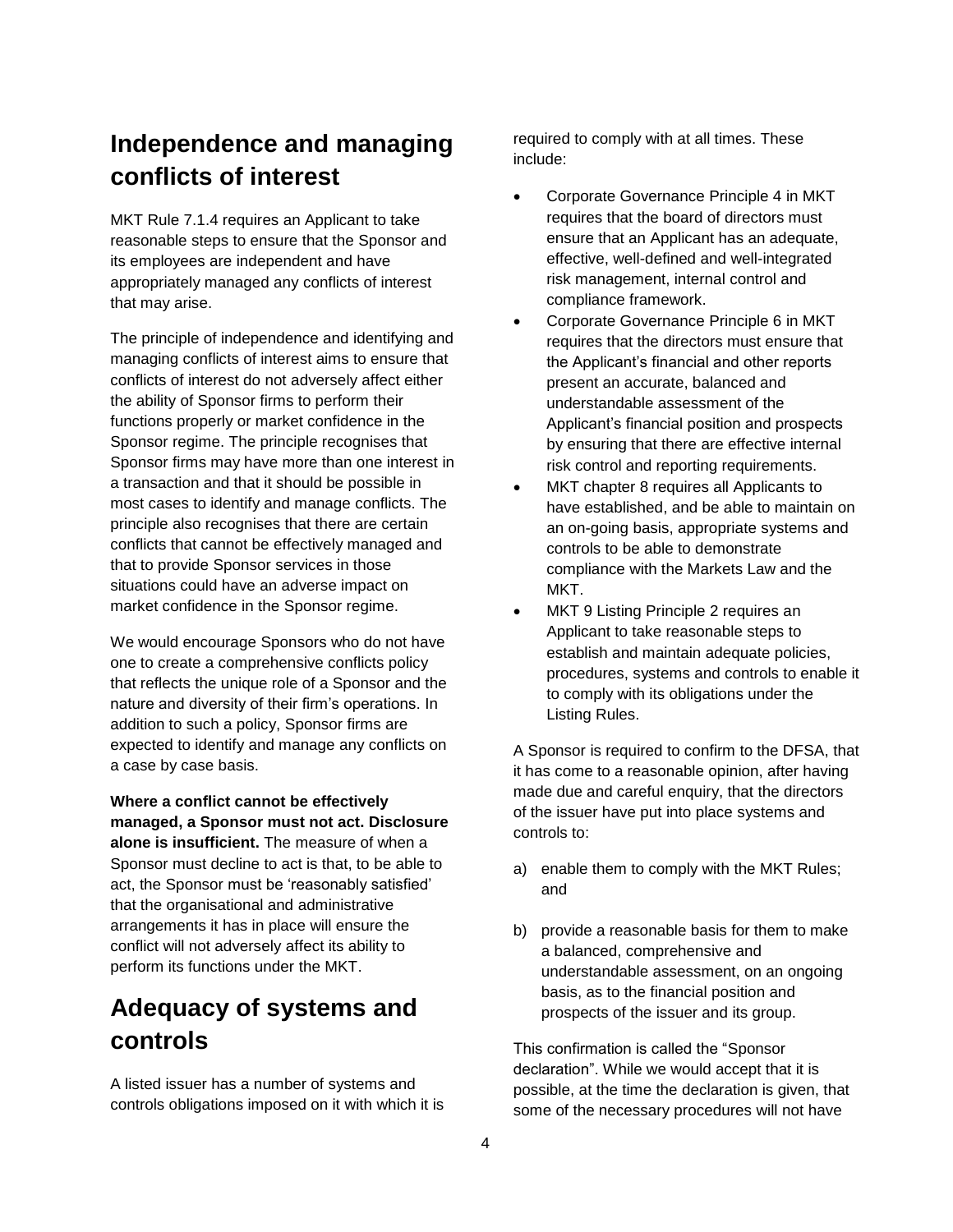been operated or tested (because they may be event specific), we do expect them to have been designed, approved and communicated to those responsible for their implementation and use at the point of admission to the List.

The Sponsor role is in addition to that part played directly by the directors of the Applicant and by any third party appointed by the Applicant or Sponsor. In order to meet its obligations we expect the Sponsor to review and challenge the work done by the Applicant or any third party involved in a listing (e.g. an expert), drawing on its own knowledge and experience of the Applicant, its operating environment and other companies in its sector.

A Sponsor should be able to demonstrate that a systematic process has taken place in order to come to a reasonable opinion, after having made due and careful enquiry, that all necessary procedures are designed and in place at admission. For this purpose Sponsors may wish to carry out an analysis in the context of the directors' regulatory obligations, which identifies the necessary procedures that should be in place at admission to generate the information required to make proper judgments on financial position and prospects, the quality and extent of those procedures that are already in place and whether there are any gaps. Where there are gaps, steps should be taken to ensure that necessary procedures are designed and in place before admission.

Furthermore, we would not expect a Sponsor to submit its declaration without an Applicant having formally documented, approved and appropriately communicated those procedures that it has committed to implement on a timely basis.

### **Adequacy of working capital**

MKT Rule A1.2.1 requires the directors of an Applicant to state that in their opinion the working capital of the issuer is sufficient to meet its present requirements or, if not, how it the Applicant proposes to provide the additional

working capital if needed. Working capital should be considered as the Applicant's ability to access cash and other liquid resources in order to meet its liabilities as they fall due. A prospectus may be valid for up to twelve months and therefore present requirements should be considered to be a minimum of twelve months from the date of the prospectus.

A Sponsor is required to confirm to the DFSA that it has come to a reasonable opinion, after having made due and careful enquiry, that the directors of the Applicant have a reasonable basis on which to make the working capital statement.

A Sponsor is required to apply its judgement, experience, knowledge and expertise on the MKT Rules when deciding whether an Applicant has a reasonable basis on which to make the working capital statement. To do this the Sponsor must have regard to the Applicant's circumstances and the context of the transaction.

This role is in addition to the part played directly by the directors of the Applicant or by a third party appointed by the Applicant in the working capital exercise. This is not to say that third party work cannot be used to help a Sponsor come to a reasonable opinion that the directors of the issuer have a rational basis on which to make the working capital statement.

However, reliance on third party work alone will not be sufficient evidence that a Sponsor has discharged its obligation to make due and careful enquiry. Specifically, the Sponsor must review and challenge the work done by the Applicant and third party and, through its own knowledge and experience of the Applicant and its operating environment, ensure that the conclusion reached on the Applicant's working capital position is the right one under the circumstances (see below for reliance on third parties).

Applicants should ensure that there is very little risk that the basis of such a statement is subsequently called into question. The procedures adopted by issuers in making a statement are expected to be very similar to those adopted by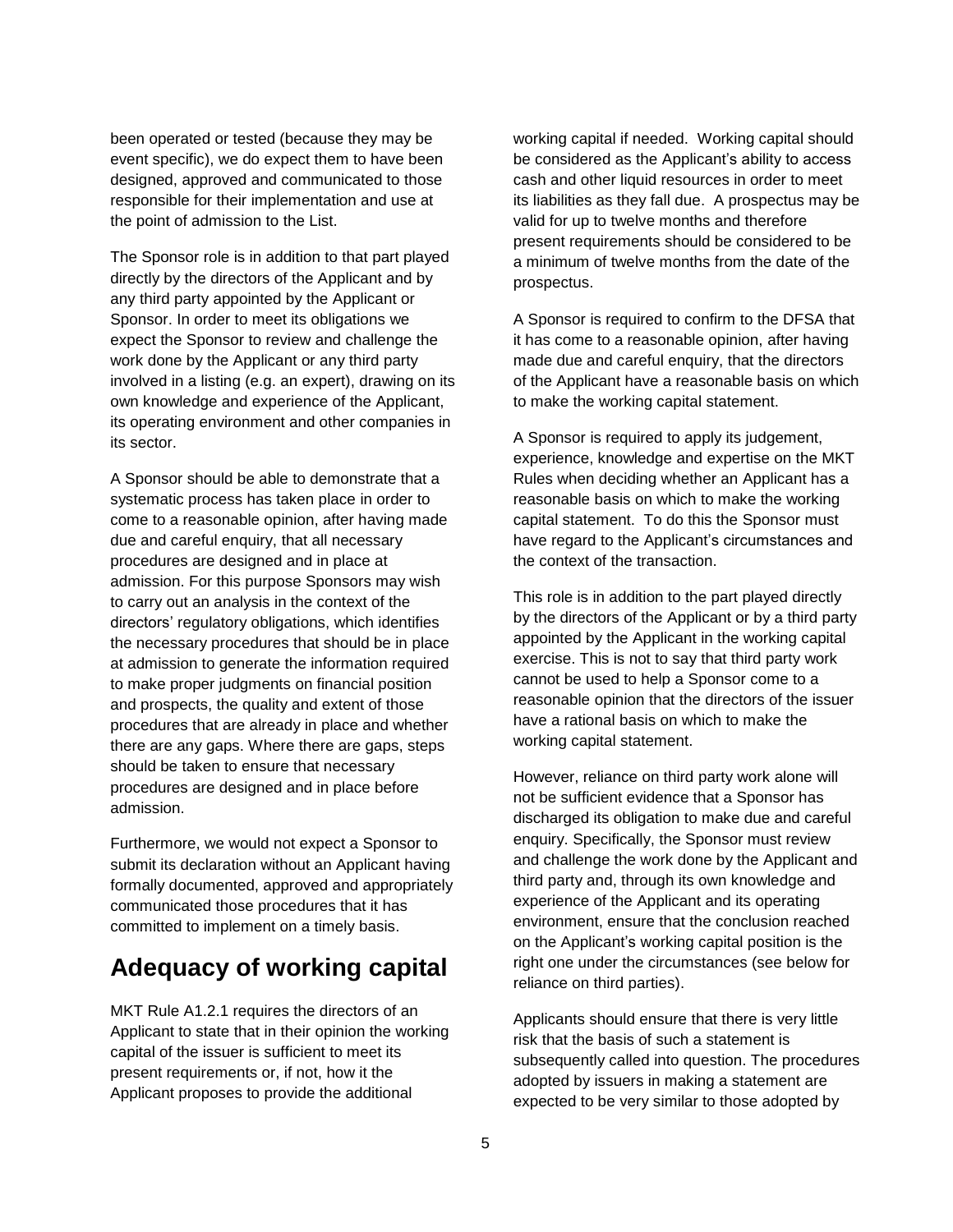issuers in concluding that the annual accounts should be drawn up on a going concern basis.

When carrying out due diligence in an environment characterised by changeability and companies in financial distress, Sponsors need to carefully consider how they assess working capital. In particular, the inherent unpredictability of the business environment could make assessing forecasts, assumptions, sensitivities and bank facilities more difficult.

When giving a working capital statement Applicants are expected to have undertaken appropriate procedures to support the statement that is being made. Such procedures would normally include:

- preparation of unpublished, supporting prospective financial information in the form of internally consistent cash flow, profit and loss and balance sheet information flowing from the company's latest audited financial statements;
- business analysis covering both the cash flows of the business and the terms and conditions and commercial considerations associated with banking and other financing relationships;
- consideration of the strategy and plans of the business and the related implementation risks together with checks against external evidence and opinion; and
- assessment of whether there is sufficient margin or headroom to cover reasonable worst case scenario (sensitivity analysis).

Where there is insufficient headroom between required and available funding to cover reasonable alternative scenarios it will not be possible for the Applicant to make a clean working capital statement. In these circumstances if the issuer is to give a clean statement it will need to reconsider its business plan or to arrange additional financing.

### **Reliance on third parties**

While we are aware that it is customary for Sponsors to rely upon third parties, for example, reporting accountants, to assist them when discharging their obligations, we recognise that the scope of a third party's engagement and its deliverables will vary, reflecting the fact that these are ultimately private contractual matters between the third party, new applicant and Sponsor.

Although the third party's involvement may vary, we would expect to see clear records to demonstrate a Sponsor's own enquiries, challenge and action at all stages of the engagement. This is particularly so when defining the scope of the third party's work and reviewing the third party's observations and recommendations in order to identify which procedures should be designed and in place before admission.

In addition, it is not uncommon for a Sponsor firm to rely on comfort letters provided by third parties that effectively mirror the language of the Sponsor declaration. In the DFSA's view, reliance on a written confirmation designed to give 'back to back' comfort, as with any such confirmation from a third party adviser is, without an appropriate level of Sponsor enquiry and challenge, insufficient evidence to demonstrate that a Sponsor has reached a reasonable opinion after due and careful enquiry.

#### **Guidance**

Please note that the contents of this communication are not intended to be Guidance as contemplated by the Regulatory Law 2004 and the contents should neither be interpreted, nor relied upon, as Guidance. You should refer to the DFSA Rules for Guidance or contact the DFSA if you require individual guidance.

Technical explanations given in this brief are for illustrative purposes and should not be considered or relied upon as a legal advice. We recommend that independent legal advice is obtained if you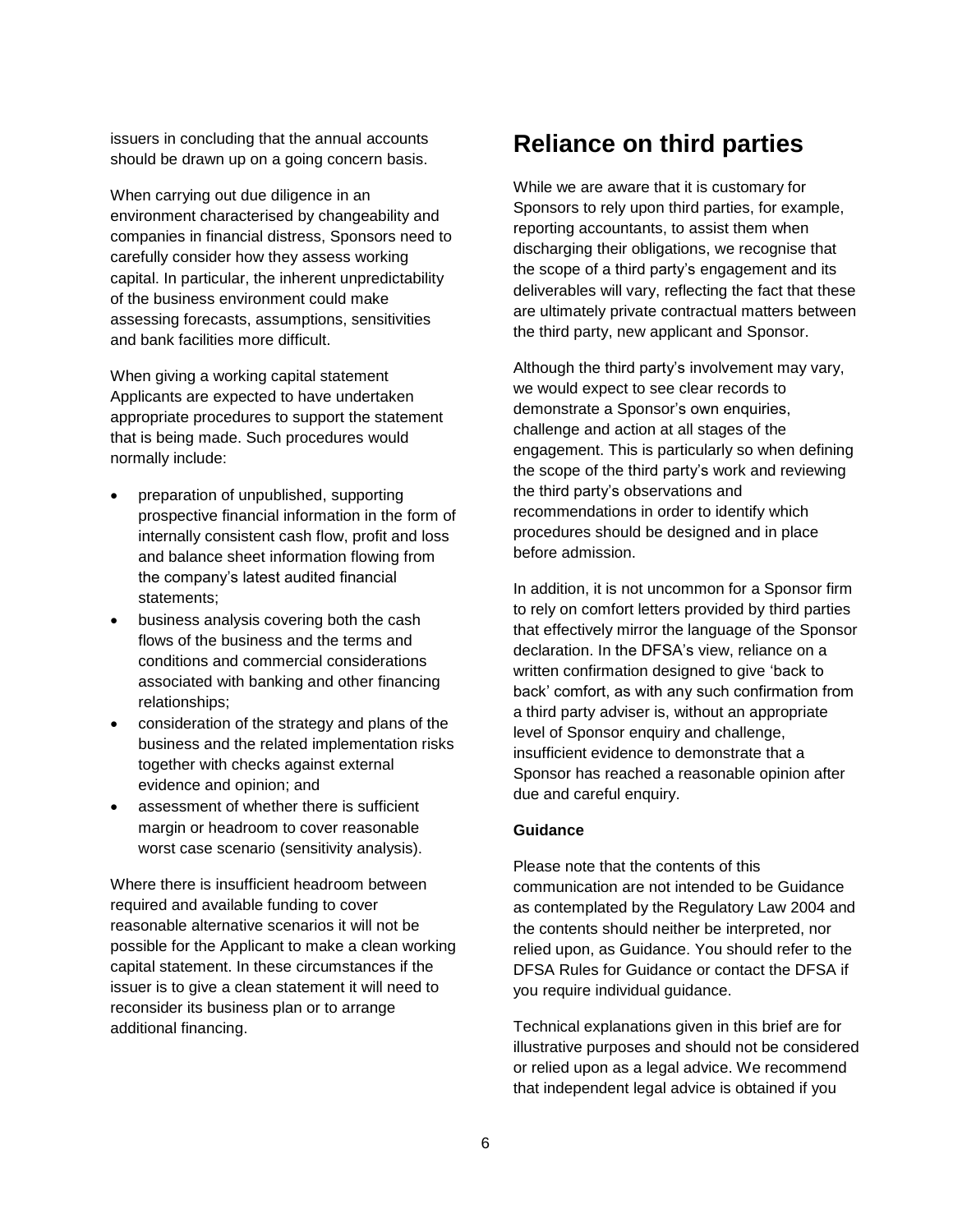are unsure about any aspect of the DFSA markets regime which may apply to you.

Defined terms are identified in this brief by the capitalisation of the initial letter of a word or each word in a phrase and are defined in the Glossary Module of the DFSA Rulebook.

### **Questions and answers**

#### **How should I approach the DFSA with a new transaction?**

Submit a **Sponsor Eligibility Letter** setting out the following:

- a brief outline of the transaction, drawing attention to potentially difficult issues or significant matters;
- the eligibility of the Person proposing to be the Sponsor under MKT 7; and
- an indicative timetable for listing.

See Annex 1 for guidance on the contents of a Sponsor Eligibility Letter.

Submit a **Listings Eligibility Letter** setting out the following:

- a brief outline of the transaction, drawing attention to potentially difficult issues or significant matters;
- the eligibility of the Applicant to be listed under MKT 9.3; and
- an indicative timetable for listing.

See Annex 2 for guidance on the contents of a Listings Eligibility Letter. For additional information on the eligibility process, see the Markets Brief on Eligibility for listing.

#### **What is involved in the review and approval of a prospectus?**

Please refer to Markets Brief No.1 which can be found on the DFSA's website.

#### **What is my liability if I breach the Markets Law or MKT?**

If a person breaches DFSA legislation or any rules made for the purpose of such legislation, the DFSA may take enforcement action which may include the imposition of a fine, a public censure, or the use of injunctive powers among other remedies.

# **Arabic edition**

Every Markets Brief is produced in both English and Arabic and is available on the DFSA website.

## **Recommended reading**

- The Markets Law
- The Markets Rules
- The Sponsor Declaration Form
- Policy Statement 1/2012 on the Appointment of a Sponsor
- European Securities and Markets Authority recommendations for the consistent implementation of the European Commission's Regulation on Prospectuses No. 809/2004

[http://www.esma.europa.eu/system/files/05\\_0](http://www.esma.europa.eu/system/files/05_054b.pdf) [54b.pdf\]](http://www.esma.europa.eu/system/files/05_054b.pdf)

### **Contact us**

Visit the DFSA website www.dfsa.ae for:

- previous editions of the Markets Brief;
- access to DFSA-administered legislation and the DFSA Rulebook; and
- full text of the Markets Law 2012 and Markets Rules.

#### For enquiries:

- Telephone +971 4 362 1500
- Email [markets@dfsa.ae](mailto:markets@dfsa.ae)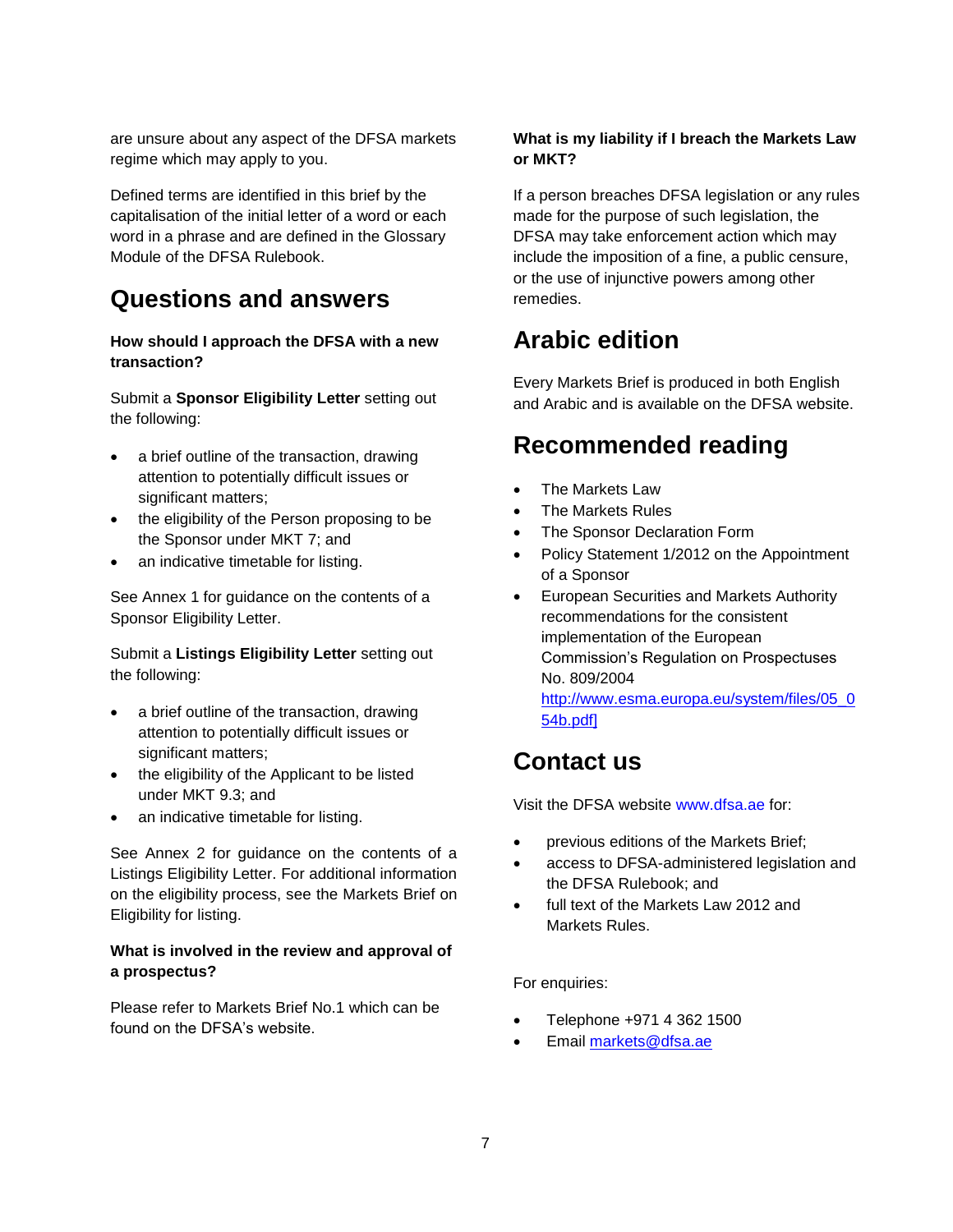# **Feedback**

We appreciate your feedback and welcome any suggestions that you may have. Please email us at [markets@dfsa.ae](mailto:markets@dfsa.ae)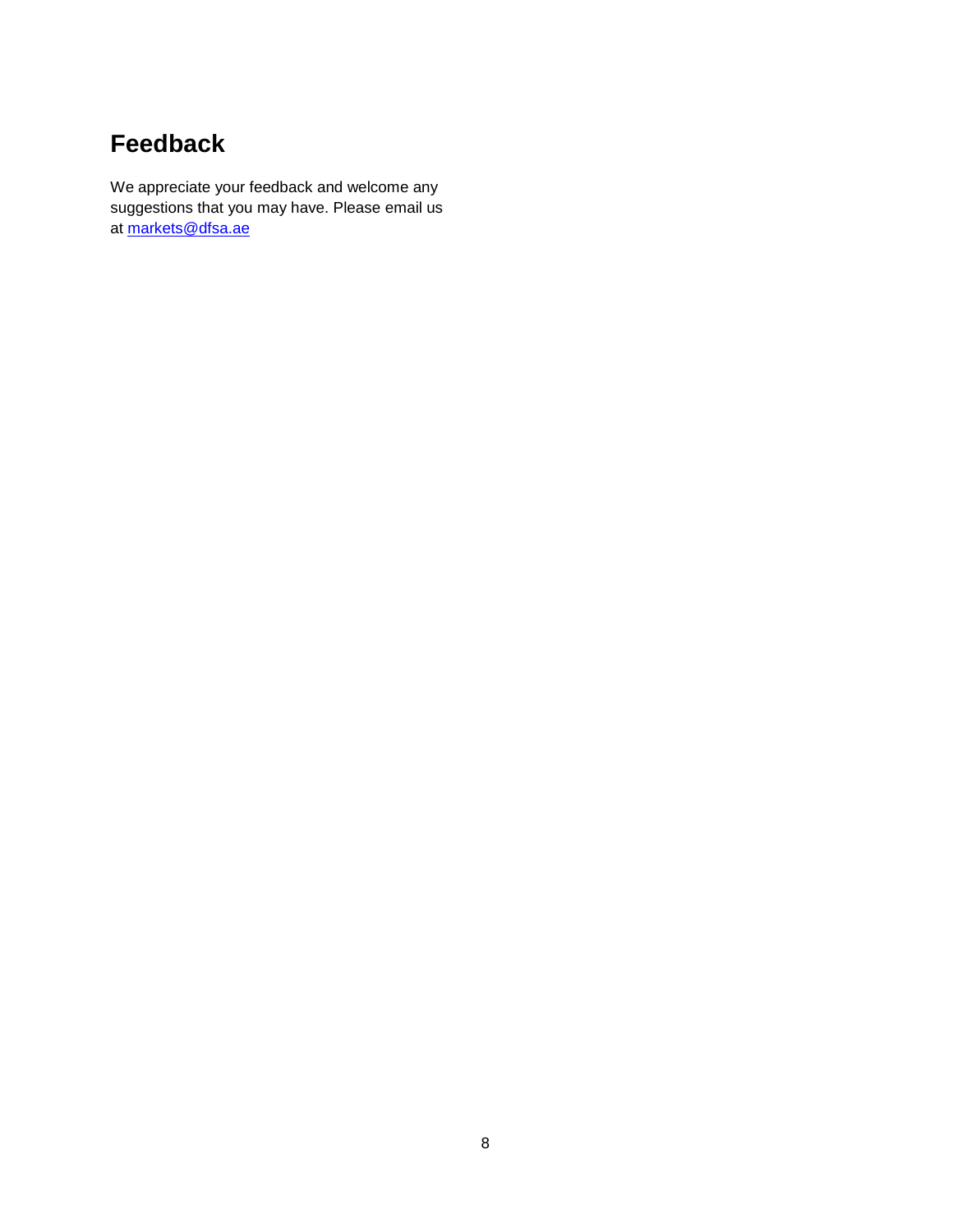### **Annex 1 – Contents of a Sponsor Eligibility Letter**

A Sponsor Eligibility Letter should contain information that demonstrates to the DFSA that the Person proposing to act as a Sponsor to a transaction has the appropriate systems and controls in place to ensure that it can carry out its role in accordance with MKT 7.

The following is an example of the type of information that we would normally expect to find in a Sponsor Eligibility Letter:

- a brief outline of the transaction, drawing attention to potentially difficult issues or significant matters;
- information demonstrating that a Sponsor possesses:
	- i. appropriate knowledge of the relevant rules and regulations, effective systems and controls, and resources to perform the role;
	- ii. employees with appropriate experience and professional training (at least 5 years of relevant experience);
	- iii. significant financial services and compliance experience;
	- iv. a track record in providing similar advice; and
	- v. a proactive approach to undertaking appropriate due diligence and verification.
- information identifying any potential matters relating to the independence of the Sponsor firm and its employees and how any potential conflict of interests that may arise will be managed;
- an indicative timetable for listing; and
- a copy of the letter from the Applicant appointing the Sponsor (which may be subject to DFSA approval).